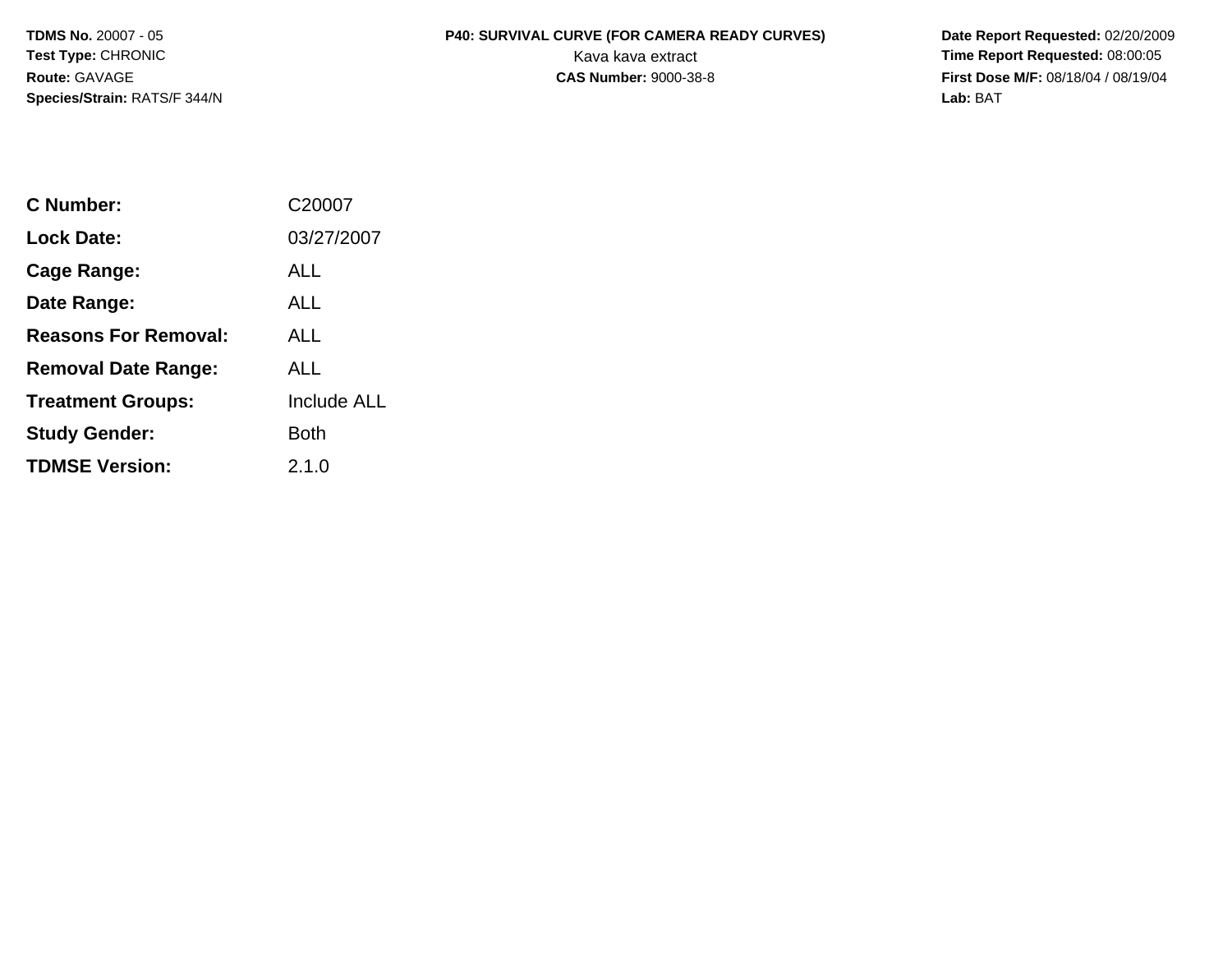**TDMS No. 20007 - 05** Test Type: CHRONIC Route: GAVAGE Species/Strain: RATS/F 344/N

## P40: SURVIVAL CURVE (FOR CAMERA READY CURVES) Kava kava extract **CAS Number: 9000-38-8**

Date Report Requested: 02/20/2009 Time Report Requested: 08:00:05 First Dose M/F: 08/18/04 / 08/19/04 Lab: BAT